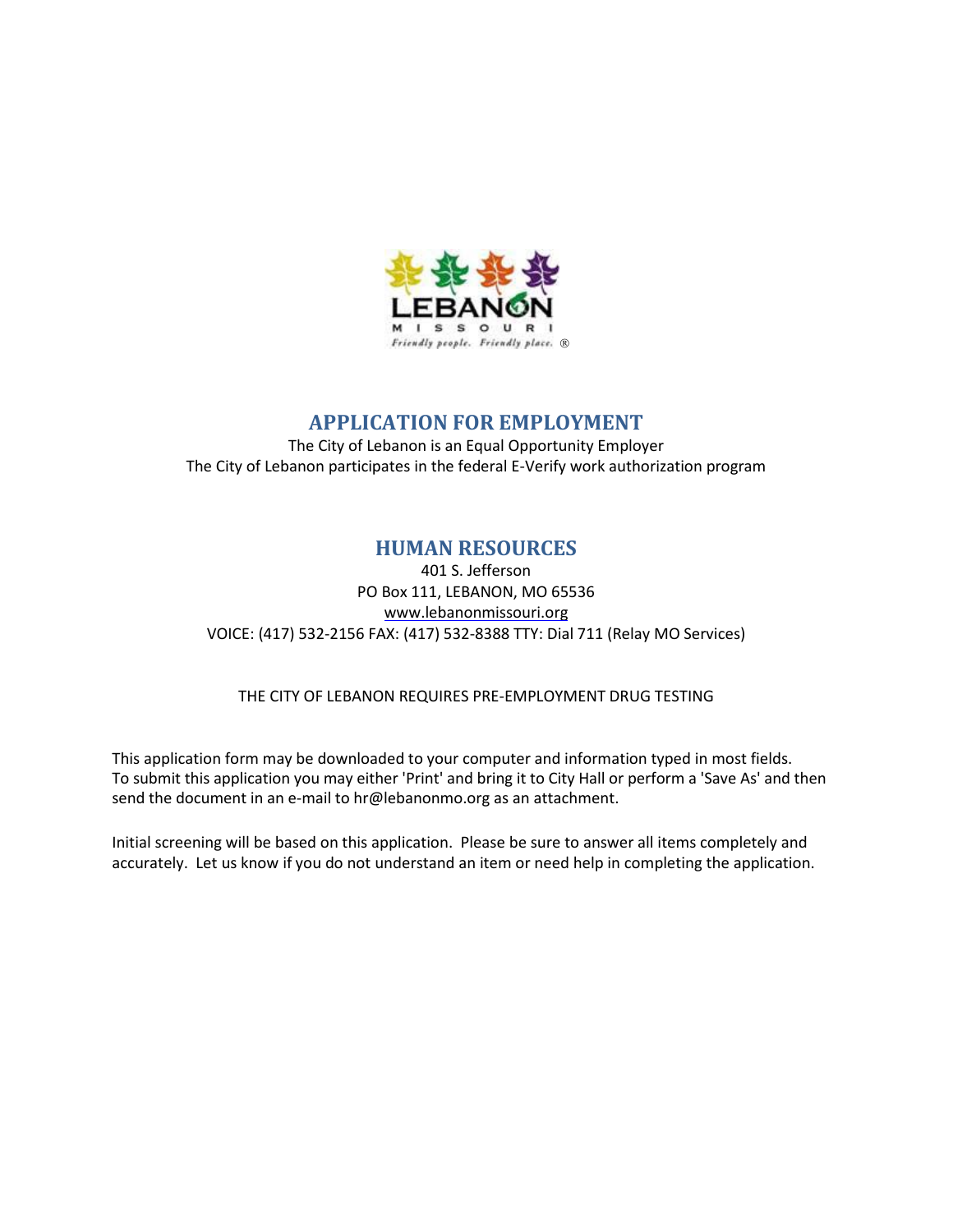# **CITY OF LEBANON Application for Employment**

AN EQUAL OPPORTUNITY EMPLOYER

PO Box 111

Lebanon, Missouri 65536

 Fax (417) 532-8388 www.lebanonmissouri.org

|         | Name:<br>Last                                                                                                                                  | First                                                                                                                | Middle       | Date of Application                                                       |  |  |  |  |
|---------|------------------------------------------------------------------------------------------------------------------------------------------------|----------------------------------------------------------------------------------------------------------------------|--------------|---------------------------------------------------------------------------|--|--|--|--|
|         |                                                                                                                                                |                                                                                                                      |              |                                                                           |  |  |  |  |
|         | Number and Street<br>Address:                                                                                                                  |                                                                                                                      |              | Home Telephone No. (Include Area Code)                                    |  |  |  |  |
|         |                                                                                                                                                |                                                                                                                      |              |                                                                           |  |  |  |  |
|         | City, State, and Zip Code                                                                                                                      |                                                                                                                      |              | Work Telephone No. (Include Area Code)                                    |  |  |  |  |
|         |                                                                                                                                                |                                                                                                                      |              |                                                                           |  |  |  |  |
|         | Have you ever been employed under another name?                                                                                                | $\Box$ Yes                                                                                                           | $\Box$ l No  | Social Security Number                                                    |  |  |  |  |
|         | If yes, please list the name(s).                                                                                                               |                                                                                                                      |              |                                                                           |  |  |  |  |
|         | Have you ever been convicted of a felony?<br>If yes, please list date of conviction and offense.                                               | $\Box$ Yes                                                                                                           | $\Box$ No    | E-mail Address                                                            |  |  |  |  |
|         |                                                                                                                                                |                                                                                                                      |              |                                                                           |  |  |  |  |
|         | List people related to you in any way who are employed by the City of Lebanon and give relationship.                                           | Are you legally eligible for employment in                                                                           |              |                                                                           |  |  |  |  |
|         |                                                                                                                                                | this country? $\Box$ Yes $\Box$ No<br>Proof of Citizenship or Immigration Status<br>will be required upon employment |              |                                                                           |  |  |  |  |
|         | Type of work preferred or position applied for:                                                                                                | Are you at least age 18?                                                                                             |              |                                                                           |  |  |  |  |
| GENERAL |                                                                                                                                                | $\Box$ Yes $\Box$ No                                                                                                 |              |                                                                           |  |  |  |  |
|         | Date Available For Work                                                                                                                        | Salary Requirement                                                                                                   |              | Do you restrict your availability to specific hours? $\Box$ Yes $\Box$ No |  |  |  |  |
|         |                                                                                                                                                | Do you restrict your availability to specific days of the week? $\Box$ Yes $\Box$ No                                 |              |                                                                           |  |  |  |  |
|         | If yes, Specify hours and days:<br>List any and all skills or qualifications which you feel would qualify you for the position(s) applied for: |                                                                                                                      |              |                                                                           |  |  |  |  |
|         |                                                                                                                                                |                                                                                                                      |              |                                                                           |  |  |  |  |
|         |                                                                                                                                                |                                                                                                                      |              |                                                                           |  |  |  |  |
|         |                                                                                                                                                |                                                                                                                      |              |                                                                           |  |  |  |  |
|         |                                                                                                                                                |                                                                                                                      |              |                                                                           |  |  |  |  |
|         |                                                                                                                                                |                                                                                                                      |              |                                                                           |  |  |  |  |
|         | Drivers License No.                                                                                                                            | State<br>Class                                                                                                       | Endorsements | License Expiration Date                                                   |  |  |  |  |
|         |                                                                                                                                                |                                                                                                                      |              |                                                                           |  |  |  |  |
|         |                                                                                                                                                |                                                                                                                      |              |                                                                           |  |  |  |  |
|         | Have you ever been employed by the City of Lebanon?<br>If yes, please list position and dates:                                                 | ◘<br>Yes                                                                                                             | $\Box$ No    |                                                                           |  |  |  |  |
|         |                                                                                                                                                |                                                                                                                      |              |                                                                           |  |  |  |  |
|         | If your primary residence is outside a 50 mile radius of the city limits, are you willing to relocate?                                         |                                                                                                                      |              | $\Box$ Yes $\Box$ No                                                      |  |  |  |  |
|         | Office use only:                                                                                                                               |                                                                                                                      |              |                                                                           |  |  |  |  |
|         |                                                                                                                                                |                                                                                                                      |              |                                                                           |  |  |  |  |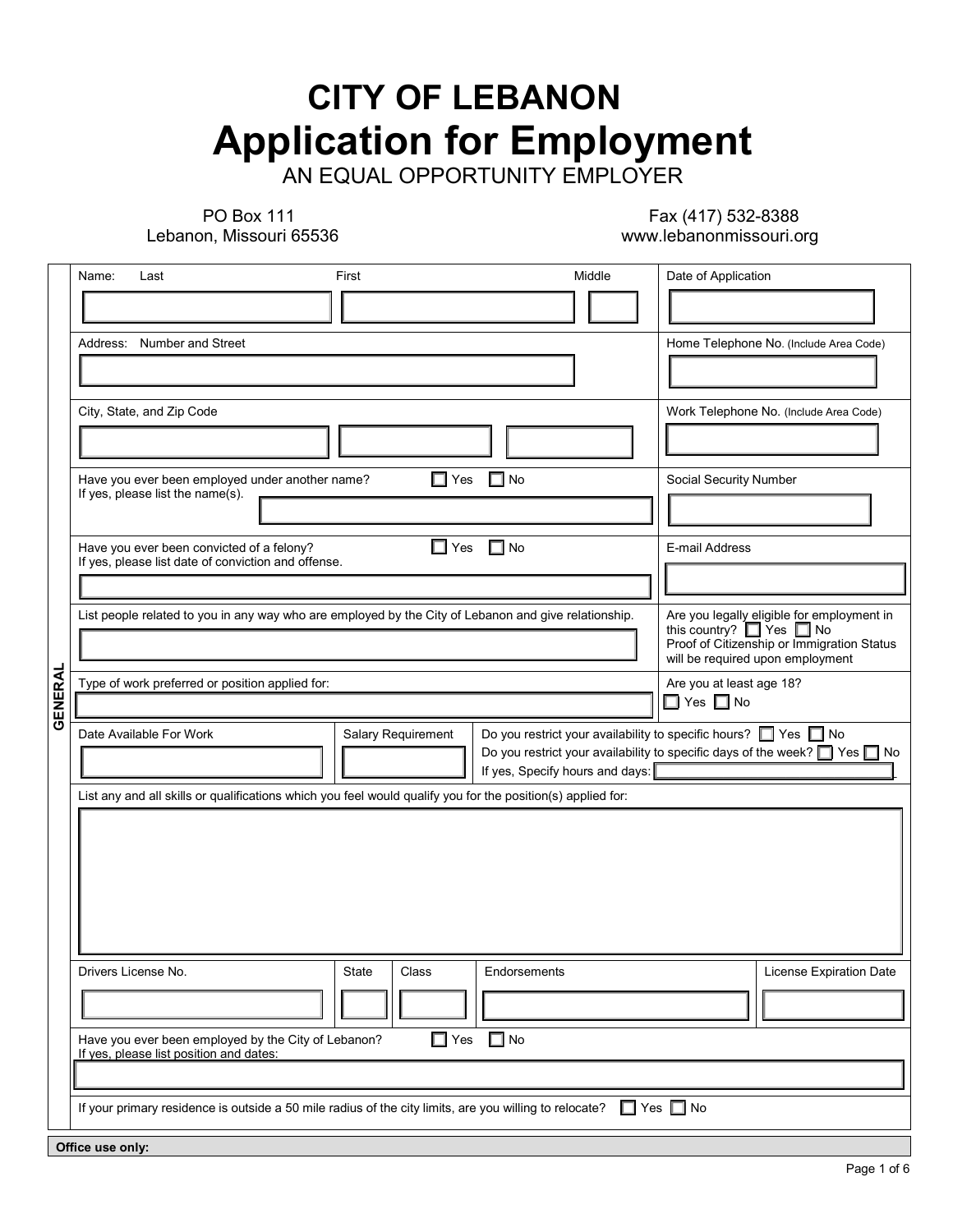| J#                |                                        |                                                                                                           |                      |                          |                                                       |                          |                  |                               |
|-------------------|----------------------------------------|-----------------------------------------------------------------------------------------------------------|----------------------|--------------------------|-------------------------------------------------------|--------------------------|------------------|-------------------------------|
|                   | <b>TYPE OF SCHOOL</b>                  | <b>NAME OF SCHOOL</b>                                                                                     | <b>MAJOR SUBJECT</b> |                          | <b>CIRCLE</b><br><b>YEARS</b><br><b>COMPLETED</b>     |                          | <b>DEGREE</b>    | # OF YEARS<br><b>ATTENDED</b> |
|                   | <b>Elementary School</b>               |                                                                                                           |                      | $\overline{5}$<br>$\Box$ | 6<br>7<br>$\Box$<br>$\Box$                            | 8<br>$\Box$              |                  |                               |
|                   | <b>High School</b>                     |                                                                                                           |                      | 9<br>$\Box$              | 11<br>10<br>$\Box$<br>П                               | 12<br>$\Box$             |                  |                               |
|                   | College                                |                                                                                                           |                      | 1<br>$\Box$              | $\overline{2}$<br>3<br>$\Box$<br>$\Box$               | $\overline{4}$<br>$\Box$ |                  |                               |
| EDUCATION         | College                                |                                                                                                           |                      | $\mathring{\Box}$        | $\overline{\overline{\Box}}^2$<br>$\overline{\Box}^3$ | $\mathbf{d}$             |                  |                               |
|                   | Post Graduate<br>Education             |                                                                                                           |                      | 1<br>$\Box$              | $\overline{\Box}^2$<br>$\overline{\Box}^3$            | 4<br>$\dot{\Box}$        |                  |                               |
|                   | Business or<br><b>Technical School</b> |                                                                                                           |                      | -1<br>$\Box$             | $\overline{c}$<br>$\mathsf 3$<br>$\Box$<br>$\Box$     | 4<br>$\Box$              |                  |                               |
|                   | Correspondence or<br>Night School      |                                                                                                           |                      | $\frac{1}{\Box}$         | $\overline{\Box}$<br>$\overline{\square}^2$           | $\prod_{i=1}^{4}$        |                  |                               |
|                   |                                        | If no degree, list total credit hours recognized by college you attended                                  |                      |                          |                                                       |                          |                  |                               |
|                   |                                        |                                                                                                           |                      |                          |                                                       |                          |                  |                               |
|                   |                                        | Have you served with the Armed Forces of the United States? TWE ST No                                     |                      |                          | If yes, what branch                                   |                          |                  |                               |
|                   | Date of enlistment<br>Month            | Day                                                                                                       | Year                 |                          | Date of Discharge                                     |                          | Month<br>Day     | Year                          |
|                   | Rank attained                          |                                                                                                           |                      |                          | Type of Discharge                                     |                          |                  |                               |
|                   | Current Reserve Obligation             |                                                                                                           |                      |                          |                                                       |                          |                  |                               |
|                   |                                        | List special training received while in the Armed Forces?                                                 |                      |                          |                                                       |                          |                  |                               |
|                   |                                        |                                                                                                           |                      |                          |                                                       |                          |                  |                               |
|                   |                                        |                                                                                                           |                      |                          |                                                       |                          |                  |                               |
|                   |                                        |                                                                                                           |                      |                          |                                                       |                          |                  |                               |
|                   |                                        |                                                                                                           |                      |                          |                                                       |                          |                  |                               |
|                   |                                        | List names of two persons (not relatives or former employers) who have known you for the past five years. |                      |                          |                                                       |                          |                  |                               |
|                   | Name                                   |                                                                                                           | City,<br>State,      | Zip                      |                                                       |                          | Telephone Number | Occupation                    |
| <b>REFERENCES</b> |                                        |                                                                                                           |                      |                          |                                                       |                          |                  |                               |
|                   | Name                                   |                                                                                                           | City,<br>State,      | Zip                      |                                                       |                          | Telephone Number | Occupation                    |

| Page 2 of 6 |  |  |  |
|-------------|--|--|--|
|-------------|--|--|--|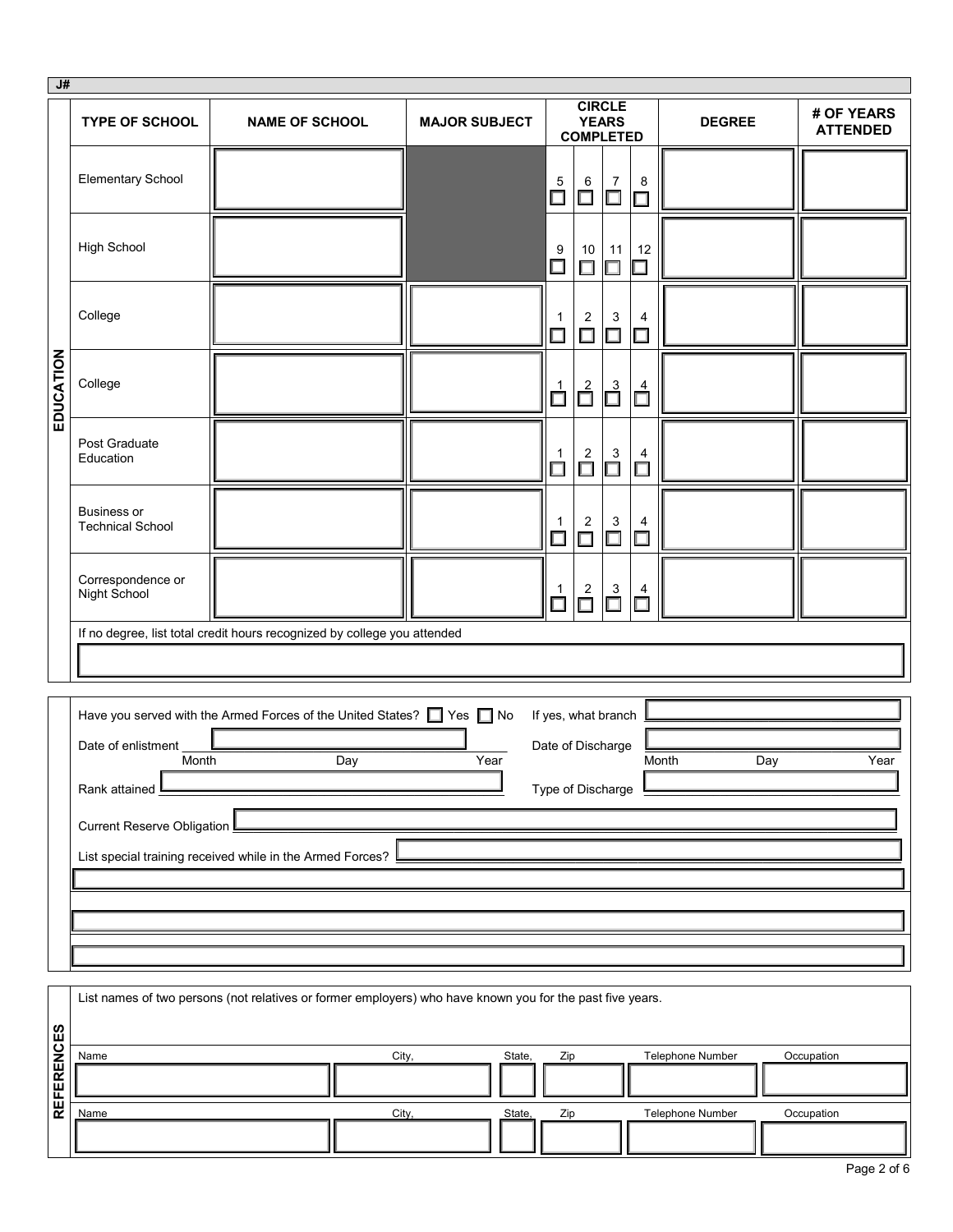|                 | <b>EMPLOYMENT HISTORY</b>               |                   |                                                                |                           |                        |                     |  |  |
|-----------------|-----------------------------------------|-------------------|----------------------------------------------------------------|---------------------------|------------------------|---------------------|--|--|
|                 | <b>Employer Name</b>                    |                   | Employer Address, City, State, Zip Code                        |                           |                        |                     |  |  |
|                 |                                         |                   |                                                                |                           |                        |                     |  |  |
| PRESENT OR LAST | Position Title                          | <b>Start Date</b> | Leaving Date                                                   | Reason for leaving        |                        |                     |  |  |
|                 | Supervisor's Name<br>Supervisor's Title |                   |                                                                | Supervisor's Phone Number | <b>Starting Salary</b> | Final Salary        |  |  |
|                 |                                         |                   |                                                                |                           |                        |                     |  |  |
|                 | Duties and Responsibilities             |                   |                                                                |                           |                        |                     |  |  |
|                 |                                         |                   |                                                                |                           |                        |                     |  |  |
|                 |                                         |                   |                                                                |                           |                        |                     |  |  |
|                 |                                         |                   |                                                                |                           |                        |                     |  |  |
|                 |                                         |                   |                                                                |                           |                        |                     |  |  |
|                 |                                         |                   |                                                                |                           |                        |                     |  |  |
|                 | <b>Employer Name</b>                    |                   | Employer Address, City, State, Zip Code                        |                           |                        |                     |  |  |
|                 |                                         |                   |                                                                |                           |                        |                     |  |  |
|                 | Position Title                          | <b>Start Date</b> | Leaving Date                                                   | Reason for leaving        |                        |                     |  |  |
|                 | Supervisor's Name<br>Supervisor's Title |                   |                                                                | Supervisor's Phone Number | <b>Starting Salary</b> | <b>Final Salary</b> |  |  |
|                 |                                         |                   |                                                                |                           |                        |                     |  |  |
| PREVIOUS        | Duties and Responsibilities             |                   |                                                                |                           |                        |                     |  |  |
|                 |                                         |                   |                                                                |                           |                        |                     |  |  |
|                 |                                         |                   |                                                                |                           |                        |                     |  |  |
|                 |                                         |                   |                                                                |                           |                        |                     |  |  |
|                 |                                         |                   |                                                                |                           |                        |                     |  |  |
|                 |                                         |                   |                                                                |                           |                        |                     |  |  |
|                 | <b>Employer Name</b>                    |                   | Employer Address, City, State, Zip Code                        |                           |                        |                     |  |  |
|                 |                                         |                   |                                                                |                           |                        |                     |  |  |
|                 | Position Title                          |                   | <b>Start Date</b><br><b>Leaving Date</b><br>Reason for leaving |                           |                        |                     |  |  |
|                 | Supervisor's Name<br>Supervisor's Title |                   |                                                                | Supervisor's Phone Number |                        |                     |  |  |
|                 |                                         |                   |                                                                |                           | <b>Starting Salary</b> | <b>Final Salary</b> |  |  |
| PREVIOUS        | <b>Duties and Responsibilities</b>      |                   |                                                                |                           |                        |                     |  |  |
|                 |                                         |                   |                                                                |                           |                        |                     |  |  |
|                 |                                         |                   |                                                                |                           |                        |                     |  |  |
|                 |                                         |                   |                                                                |                           |                        |                     |  |  |
|                 |                                         |                   |                                                                |                           |                        |                     |  |  |
|                 |                                         |                   |                                                                |                           |                        |                     |  |  |
|                 | <b>Employer Name</b>                    |                   | Employer Address, City, State, Zip Code                        |                           |                        |                     |  |  |
|                 |                                         |                   |                                                                |                           |                        |                     |  |  |
|                 | Position Title                          | Start Date        | <b>Leaving Date</b>                                            | Reason for leaving        |                        |                     |  |  |
|                 | Supervisor's Name<br>Supervisor's Title |                   |                                                                | Supervisor's Phone Number | <b>Starting Salary</b> | <b>Final Salary</b> |  |  |
|                 |                                         |                   |                                                                |                           |                        |                     |  |  |
| PREVIOUS        | Duties and Responsibilities             |                   |                                                                |                           |                        |                     |  |  |
|                 |                                         |                   |                                                                |                           |                        |                     |  |  |
|                 |                                         |                   |                                                                |                           |                        |                     |  |  |
|                 |                                         |                   |                                                                |                           |                        |                     |  |  |
|                 |                                         |                   |                                                                |                           |                        |                     |  |  |
|                 |                                         |                   |                                                                |                           |                        |                     |  |  |
|                 | <b>Employer Name</b>                    |                   | Employer Address, City, State, Zip Code                        |                           |                        |                     |  |  |
| PREVIOUS        |                                         |                   |                                                                |                           |                        |                     |  |  |
|                 | Position Title                          | <b>Start Date</b> | Leaving Date                                                   | Reason for leaving        |                        |                     |  |  |
|                 | Supervisor's Name<br>Supervisor's Title |                   |                                                                | Supervisor's Phone Number | <b>Starting Salary</b> | <b>Final Salary</b> |  |  |
|                 |                                         |                   |                                                                |                           |                        |                     |  |  |
|                 |                                         |                   |                                                                |                           |                        |                     |  |  |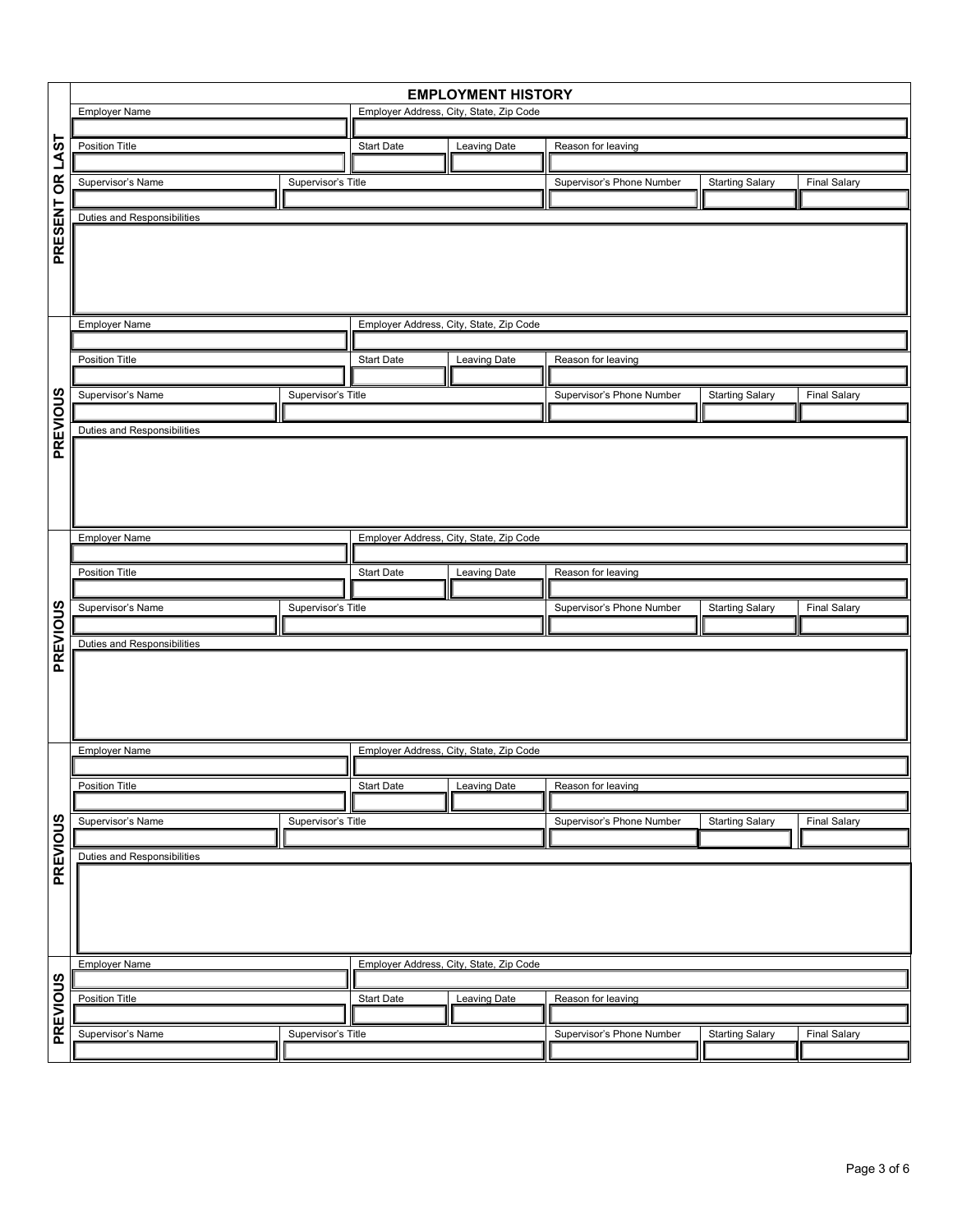|                 | Duties and Responsibilities |                    |  |                                         |                           |                        |                     |  |
|-----------------|-----------------------------|--------------------|--|-----------------------------------------|---------------------------|------------------------|---------------------|--|
|                 |                             |                    |  |                                         |                           |                        |                     |  |
|                 |                             |                    |  |                                         |                           |                        |                     |  |
|                 |                             |                    |  |                                         |                           |                        |                     |  |
|                 |                             |                    |  |                                         |                           |                        |                     |  |
|                 |                             |                    |  |                                         |                           |                        |                     |  |
|                 | Employer Name               |                    |  | Employer Address, City, State, Zip Code |                           |                        |                     |  |
|                 |                             |                    |  |                                         |                           |                        |                     |  |
|                 | Position Title              |                    |  | Leaving Date                            | Reason for leaving        |                        |                     |  |
|                 |                             |                    |  |                                         |                           |                        |                     |  |
|                 | Supervisor's Name           | Supervisor's Title |  |                                         | Supervisor's Phone Number | <b>Starting Salary</b> | <b>Final Salary</b> |  |
| <b>BREVIOUS</b> |                             |                    |  |                                         |                           |                        |                     |  |
|                 | Duties and Responsibilities |                    |  |                                         |                           |                        |                     |  |
|                 |                             |                    |  |                                         |                           |                        |                     |  |
|                 |                             |                    |  |                                         |                           |                        |                     |  |
|                 |                             |                    |  |                                         |                           |                        |                     |  |
|                 |                             |                    |  |                                         |                           |                        |                     |  |
|                 |                             |                    |  |                                         |                           |                        |                     |  |

Use this space for comments or information not covered elsewhere

### **PLEASE READ THE FOLLOWING PARAGRAPHS CAREFULLY BEFORE SIGNING THIS APPLICAITON**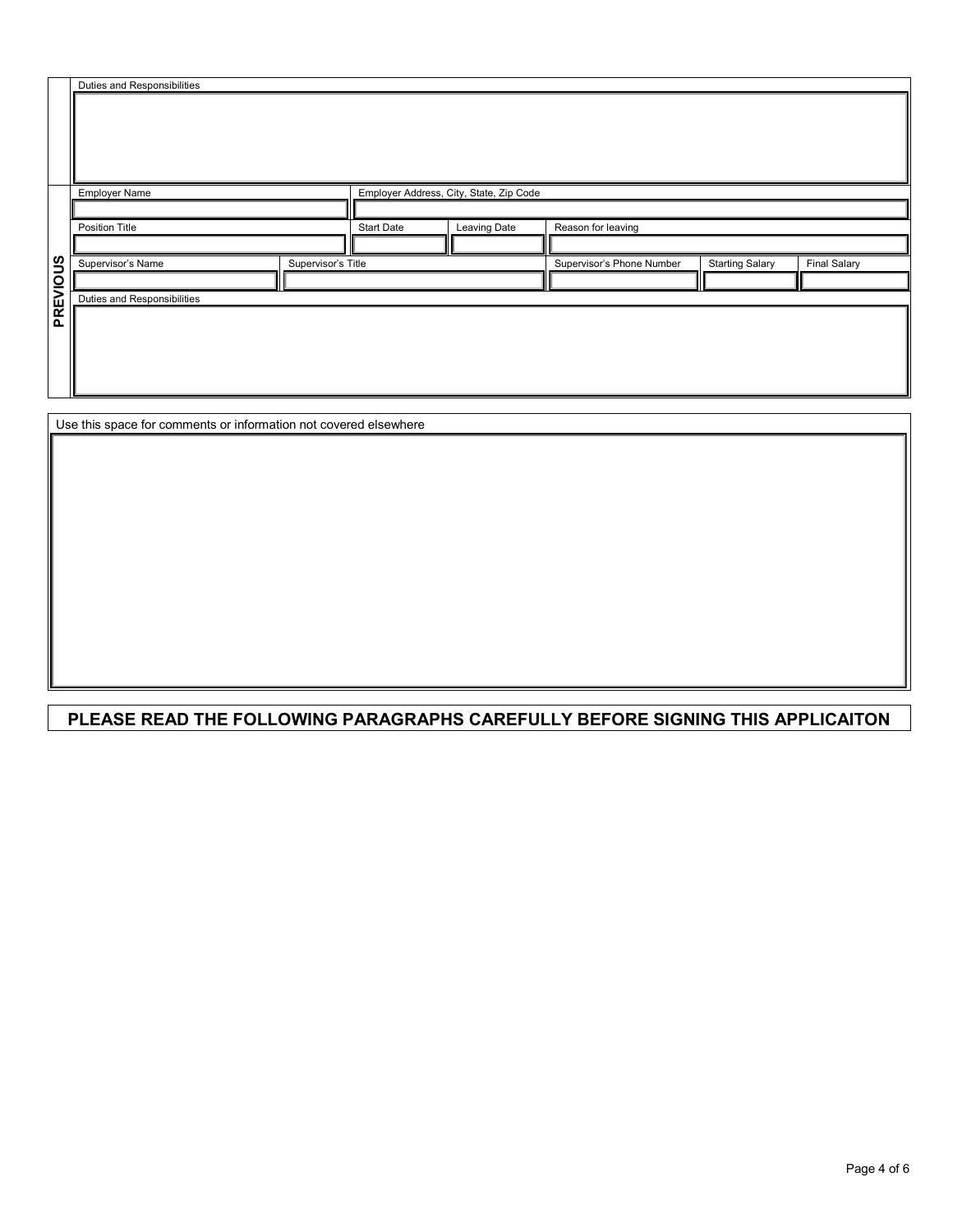I certify that the information contained in this application is correct to the best of my knowledge and understand that falsification of this information is grounds for disqualification from the selection process or dismissal from City employment.

I authorize the persons, employers, and agents of employers listed on this application and all attachments to give you any and all information concerning any previous employment and any pertinent information they have, personal or otherwise, and release all parties from all liability for any damage that may result from furnishing same to you.

I authorize investigation of all statements contained in this application and authorize the investigation of all matters contained in this application and hereby give the City of Lebanon permission to contact any party that may have information about my work record, educational history, military record, financial record, criminal record, general reputation, and past or present medical record and condition.

In consideration of my employment, I agree to conform to the personnel policies and rules and regulations of the City of Lebanon, and my employment and compensation can be terminated, with or without cause, and with or without notice, at the option of either the City or myself. I understand that no City employee has any authority to enter into any agreement for employment for any specified period of time or to make any agreement contrary to the foregoing.

I understand that pre-employment drug testing as well as drug testing and physical examinations after employment may be required as a condition of employment depending on the nature of the job for which I submitted this application.

I understand that continued employment may be based on the successful passing of job related physical and psychological examinations depending on the nature of the job for which I submitted the application.

I understand this application may be used to apply for any job with the City of Lebanon. To be considered for another position at a later date, I understand I must notify Human Resources in writing stating my name, when I submitted this application, a telephone number where I can be reached during the day, and the position in which I am interested.

I hereby waive all rights to access or review of any information granted to me by the Privacy of Information Act. This waiver of access includes all information the City obtains through out the application and selection process.

Date Signature of Applicant

If filling out electronically just type your full name.